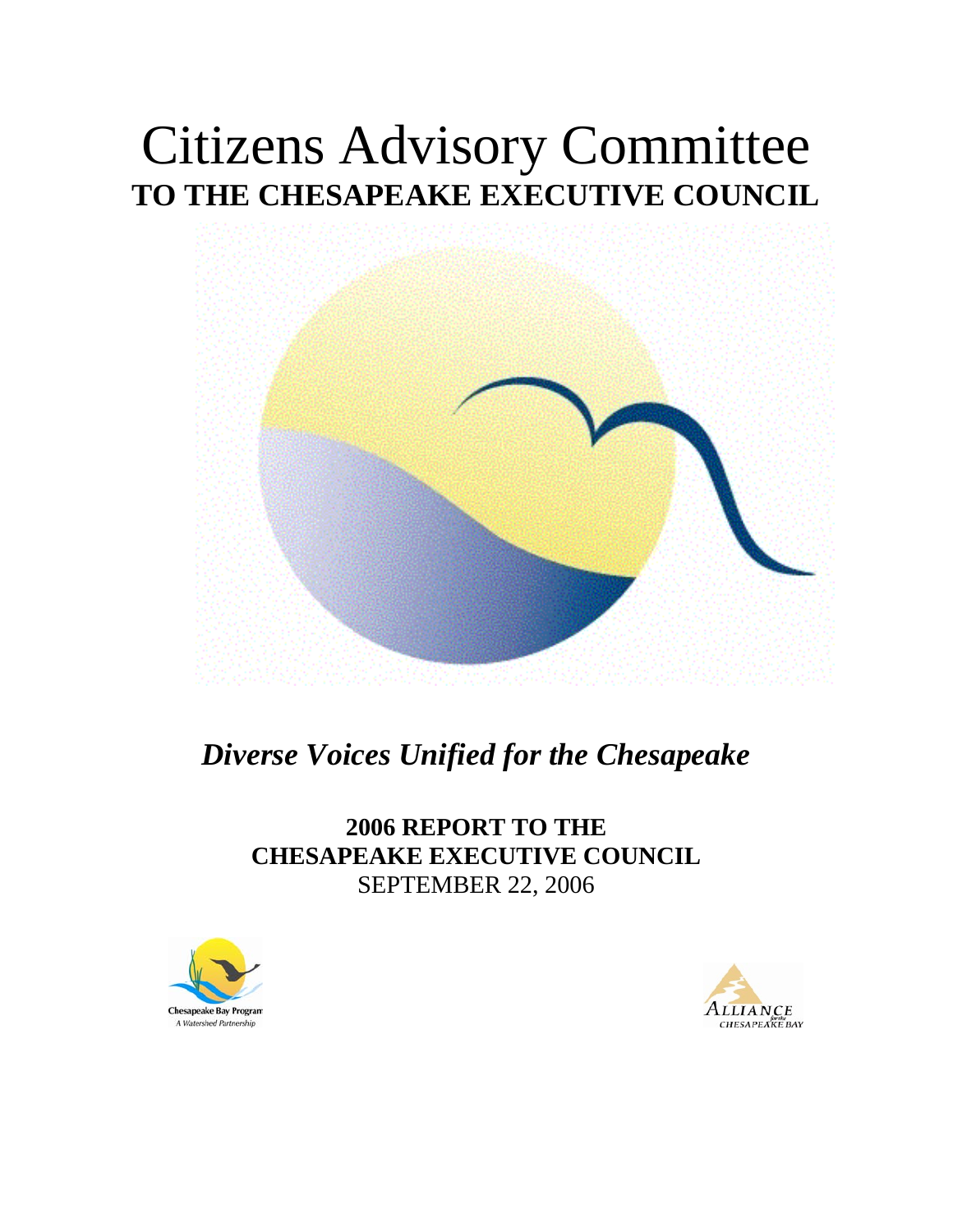### **Citizens Advisory Committee to the Chesapeake Executive Council**

**2006 Annual Report** 

(Issued September 22, 2006)

In 2006 the Citizens Advisory Committee to the Chesapeake Bay Executive Council (CAC) has continued to sharpen its focus on overall funding for Bay restoration and progress on the Tributary Strategies and improved water quality as the starting point for a healthy Bay. Since the last Executive Council meeting ten months ago, CAC has convened panels on nutrient trading in Pennsylvania, oyster restoration and progress on the non-native oyster introduction Environmental Impact Study, and wetlands protection and restoration in Virginia. CAC has engaged Bay Program staff, technical committees, and numerous local stakeholders on these issues. The Committee has also met with staff of the Congressional Chesapeake Bay Watershed Task Force on federal funding and Bay Program Reauthorization bills. Based upon this work and internal CAC discussions, CAC is pleased to offer the following Executive Summary and Annual Report with specific recommendations to the Chesapeake Bay Program Executive Council.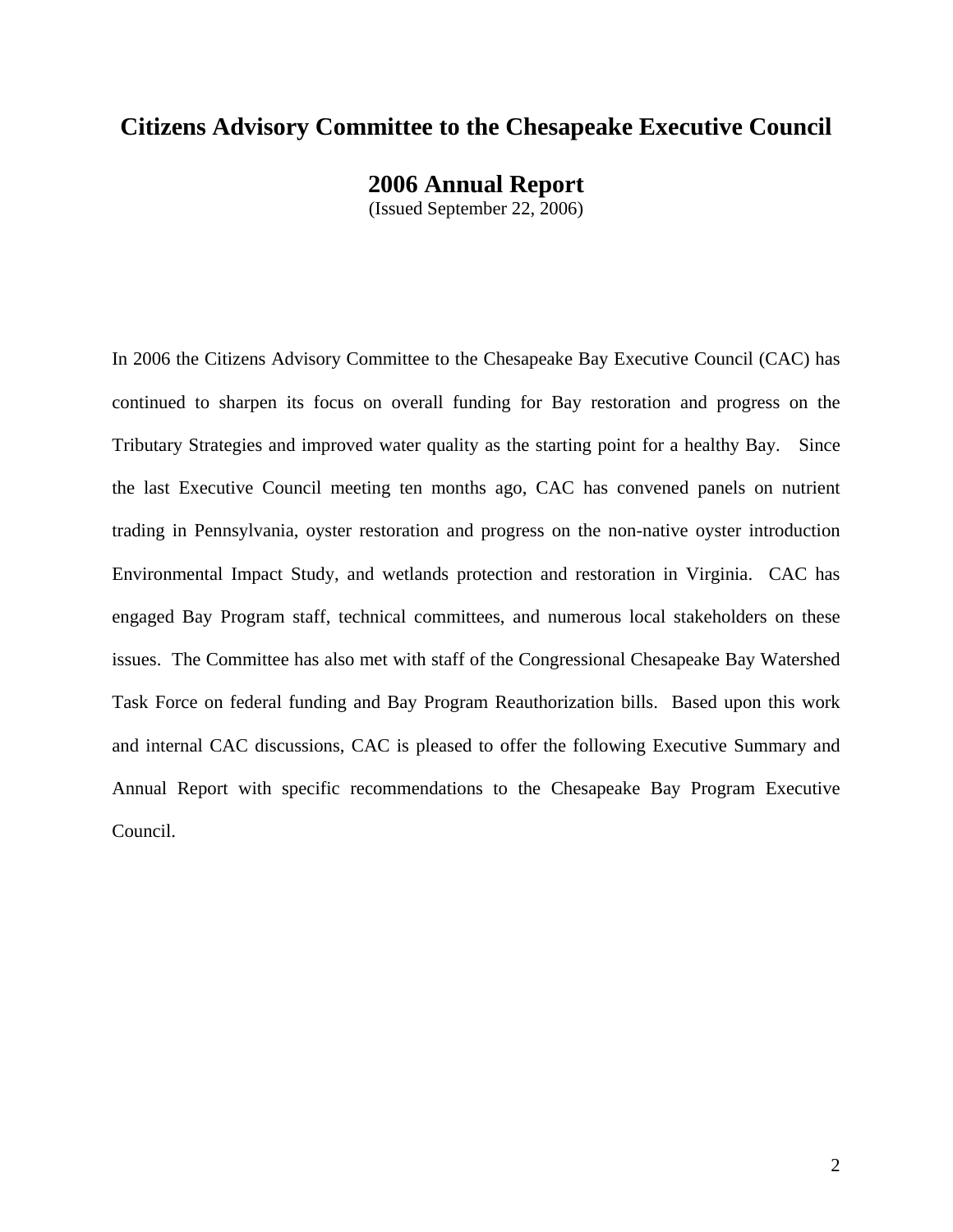#### **Executive Summary**

- **Agricultural partnerships are critical to the Bay restoration effort.** Supporting agricultural lands implementing Best Management Practices remains the most effective means of controlling nutrient and sediment loading to the Bay and achieving the C2K water quality objectives. CAC commends the Executive Council for fostering agricultural partnerships during 2006, through participation of US Department of Agriculture resources across the Bay Program, and engagement of the agricultural community in tributary strategy implementation. CAC believes the 2007 Farm Bill represents a key tool to help achieve a healthy Chesapeake Bay. We urge the Executive Council to work aggressively with federal legislative partners toward a Farm Bill which supports Chesapeake restoration goals. We urge enhanced agricultural support directly within each of the jurisdictions to foster ongoing agricultural viability. We encourage each jurisdiction to continue, and grow, state-level funding for initiatives to implement agricultural best practices while leveraging available federal agricultural funding.
- **We must grow in a way that leads to a healthy and restored Chesapeake Bay**. Despite efforts to accommodate growth in a more sustainable manner, the pattern of growth across the Chesapeake Bay region has continued to challenge Bay restoration results. CAC believes current growth patterns, if continued, will significantly increase the costs of Bay recovery and may negate the steps currently being taken to improve water quality and living resources. We encourage the Executive Council to provide planning authorities with additional tools and resources to improve growth patterns for Bay protection. CAC recommends the Executive Council increase support for agricultural and forest land preservation, including financial and local government technical support for growth planning and high priority land conservation. We reinforce the importance of a viable agricultural economy in supporting land preservation efforts. Finally, we encourage implementation of additional actions for stormwater management, particularly in new development, to encourage most cost effective practices to reduce stormwater nutrient and sediment loading.
- **Tributary Strategy implementation plans must accelerate.** We are rapidly approaching the 2010 goal to meet water quality improvement targets. CAC continues to view the Tributary Strategies as the most crucial element of the Bay restoration effort. While there has been progress in 2006, much remains to be done. We encourage further use of the Chesapeake Bay Commission's "Cost- Effective Strategies for the Bay," to target tributary strategy spending. We believe measurable progress on Tributary Strategy implementation is key to program accountability and continued public support. CAC acknowledges the Bay Program is evaluating a reorganization to assess how the Program can more effectively implement the C2K goals. CAC supports Bay Program reorganization if it will lead to focused and accelerated Tributary Strategy implementation.
- **Executive Council leadership remains essential.** The Chesapeake Bay Program faces growing pressures regarding funding, effectiveness, commitments, and measurable progress. We continue to see a strong desire for improvement in the health of this national treasure, and broad support for the *Chesapeake 2000 Agreement* goals. A restored Chesapeake Bay represents not only an ecological treasure, but a key to our regional "quality of life" – a clean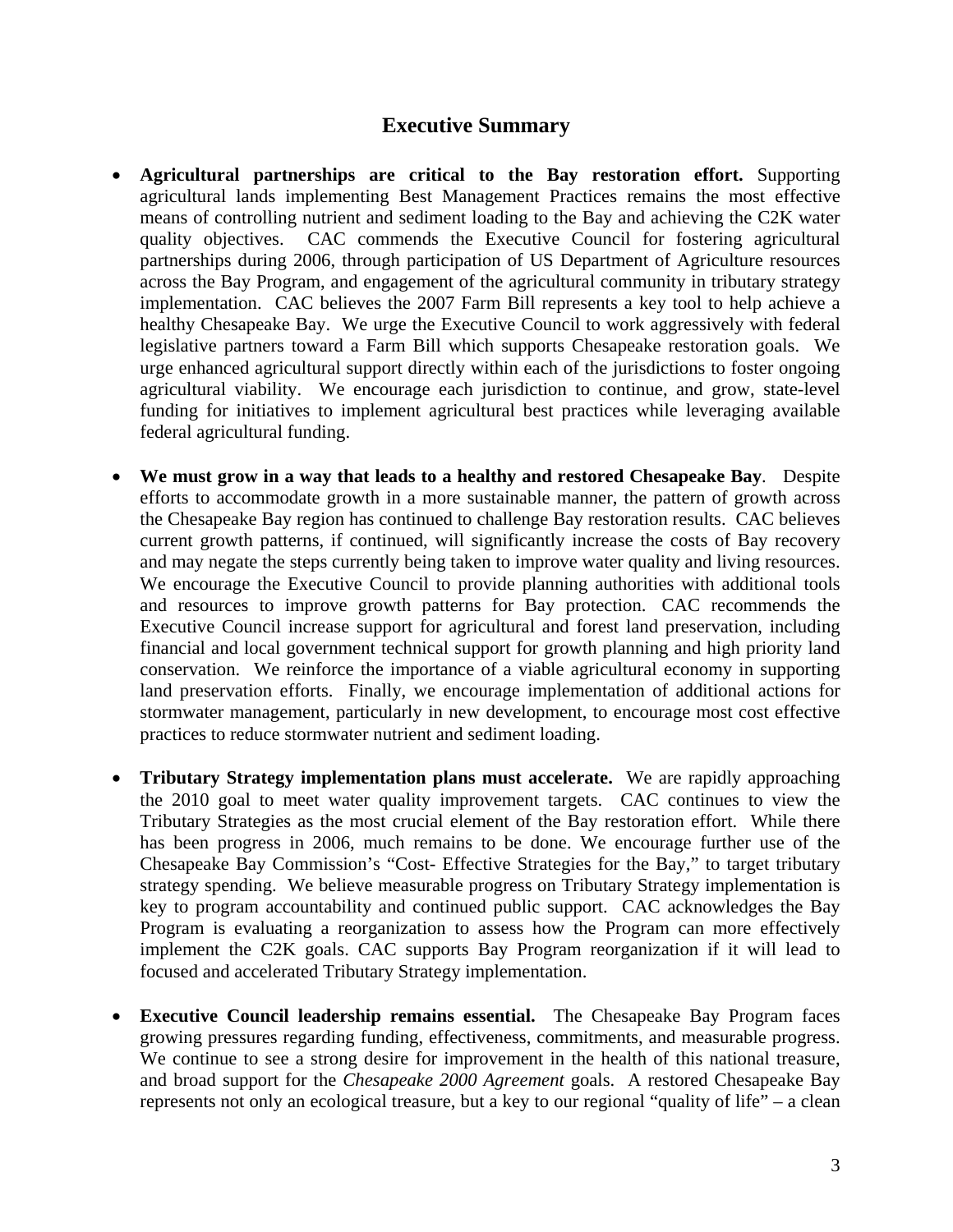and productive Bay is good for human health, communities, and our regional economy. We encourage you to use your leadership to highlight the quality of life inherent to the Chesapeake Bay watershed, and capitalize on this to build support and accelerate Bay restoration efforts. Well-managed growth, creative financing, priority setting innovative partnerships, and implementation of on-the-ground improvements require political will and leadership. With the continued challenges facing the Program as we approach 2010, strong and visible leadership from the Executive Council will be important to achieving the desired Bay restoration progress.

- CAC has been following oyster restoration efforts and the Federal Environmental Impact Study on potential introduction of a non-native oyster in the Chesapeake Bay environment. We are pleased the Executive Council continues to support the Scientific and Technical Advisory Committee (STAC) recommendations on the EIS process. The completion of a thorough Environmental Impact Study serves as a sound and prudent roadmap for success on this difficult policy question.
- CAC continues to believe a Chesapeake Bay Financing Authority, as recommended by the Blue Ribbon Finance Panel, will help leverage funding and ensure the limited funds available are directed toward the highest priority areas for Bay restoration. We are disappointed that this effort has not advanced significantly in 2006. Last year the Principals' Staff Committee directed the Bay Program to provide due diligence on a Financing Authority, and to date we have seen no indication of progress on this study. We look forward to advancement of a Chesapeake Bay Financing Authority out of the conceptual phase and into reality.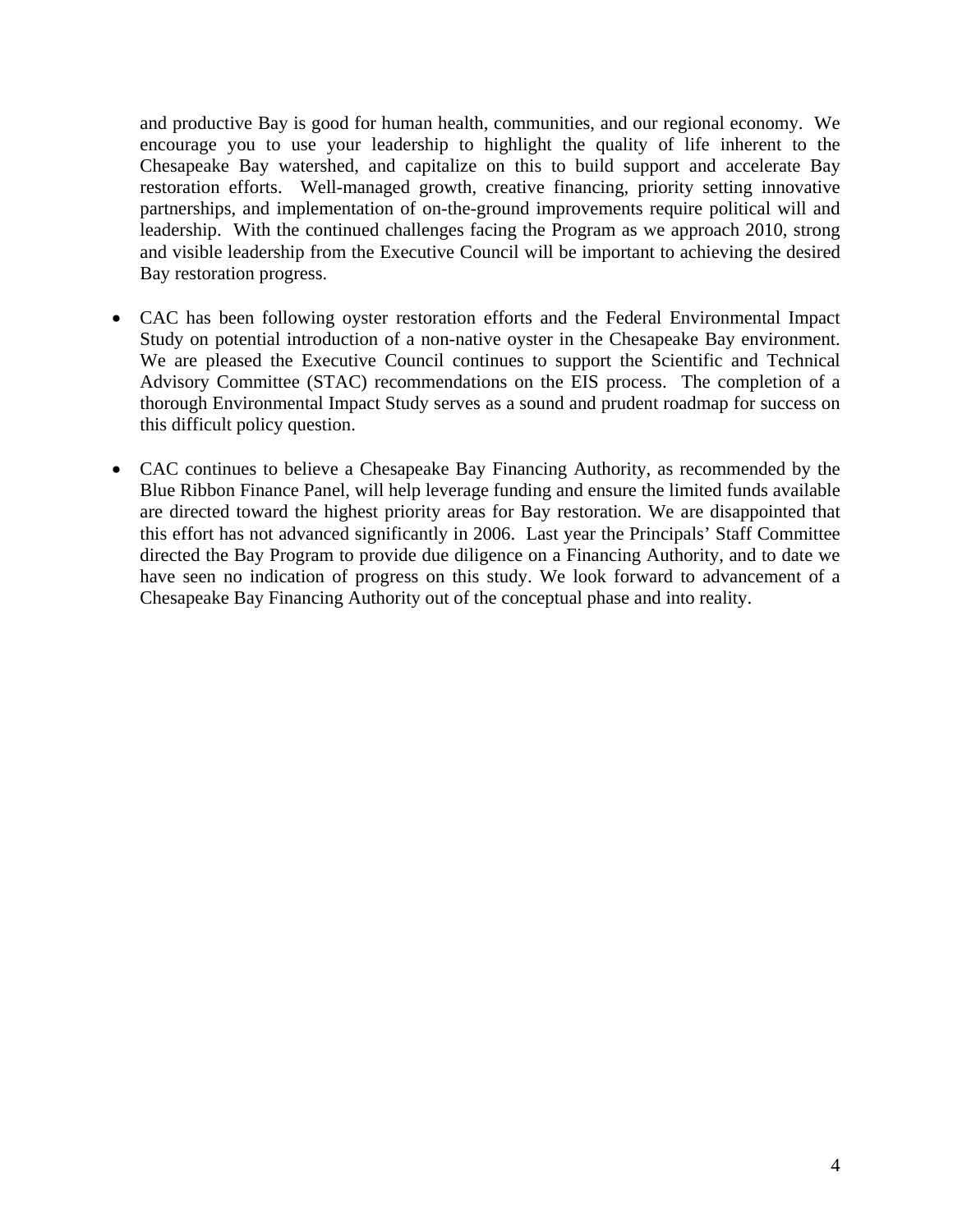#### **Points of Recommendation**

The Citizens Advisory Committee acknowledges the scrutiny the Chesapeake Bay Program has faced during the past year, with numerous audits, oversight hearings, and media attention. We remain encouraged that the Bay Program is making progress in understanding and implementing needed restoration actions despite a significant gap between the available and required funding for full implementation of the C2K agreement. CAC also acknowledges the GAO recommendations, specifically in targeting greater priority effort and funding toward the "Keystone Commitments", and setting goals more consistent with identified funding sources. While we align with the priority focus, particularly on Tributary Strategy implementation, as we have stated in the past, we do not recommend that Bay restoration objectives or strategies be limited to currently available resources. If we aim merely to do "what we can with what we can identify today", we will have missed a leadership opportunity to foster creative approaches toward the real Chesapeake Bay Program objective – restoration of a healthy and productive Bay.

The Citizens Advisory Committee believes strongly in the goals and mission of the Bay Program. CAC also believes the Bay Program remains a global model of a partnership approach to complex ecosystem restoration. While there is still much more to be done, we highlight and commend the Bay Program staff, partners, volunteers, and individual jurisdictions for progress made this year towards Bay restoration:

- CAC recognizes Pennsylvania for broadened stakeholder engagement toward successful Tributary Strategy implementation, and especially the increased local government, municipal authority, and agricultural community engagement in the nutrient trading program. CAC has been closely following the development of this nutrient trading program and while there are still some questions concerning agricultural involvement, we believe the trading program holds promise for cost effectively meeting water quality goals in Pennsylvania's rivers and streams.
- CAC commends Maryland for releasing a detailed tributary strategy implementation plan. Maryland's use of Tributary Teams continues to be a sound model for effective stakeholder engagement. Additionally, we recognize the Bay Restoration Fund's contribution to waste water treatment plant upgrades and funding committed toward this goal.
- CAC acknowledges the Virginia General Assembly House Bill 1150 that passed this session. The Chesapeake Bay and Virginia Waters Clean-up and Oversight Act will generate a detailed implementation plan including specific cost estimates, priorities and completion dates for both point and nonpoint sources. The Bill's charge to assess alternative funding mechanisms can help Virginia to build upon its progress.
- CAC recognizes the institution of the District of Columbia's Department of Environment last year, and believes this was an important step forward in strengthening the District's broad environmental leadership. We look forward to the continued development of this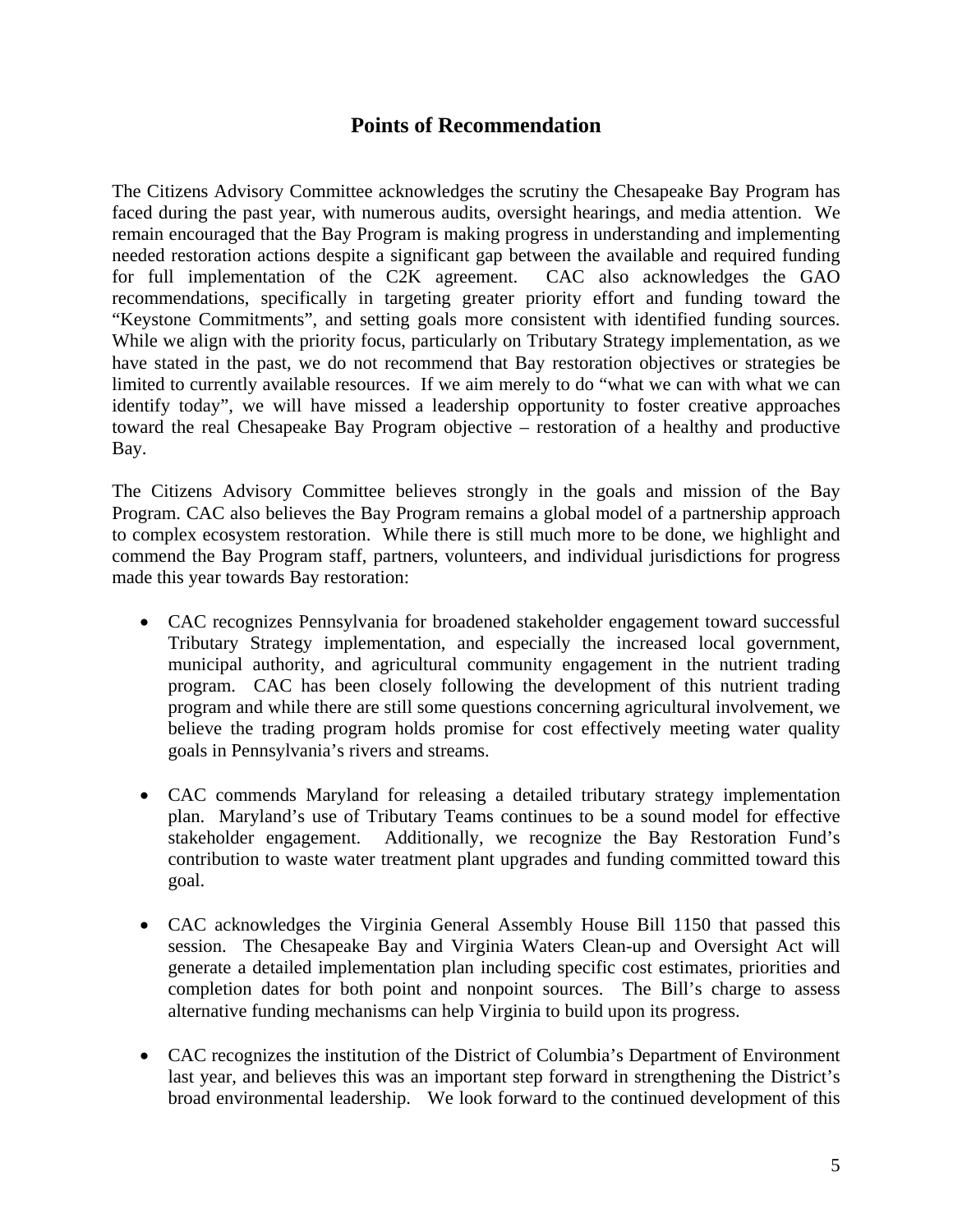Department to facilitate nonpoint source reductions in the District. We are also encouraged to see strong citizen engagement and the Anacostia partnerships that are being fostered as a model of urban / suburban waterway protection and restoration.

• CAC is also encouraged by the continued and greater participation of the Headwater states in various Bay protection programs.

As your citizen advisors, we continue to see a strong desire for improvement in the health of this national treasure, and broad support for Bay watershed restoration. We know a restored Chesapeake Bay represents not only an ecological treasure, but also a key to our regional "quality of life. The citizens are committed to Bay restoration. The Citizens Advisory Committee fully supports the Executive Council in its efforts to lead the Bay restoration to a higher level of achievement and we look forward to further real, measurable progress on the C2K goals.

# **AGRICULTURE**

#### **Agricultural partnerships remain critical to the Bay restoration effort.**

Support for working agricultural lands implementing Best Management Practices (BMPs) remains our most effective means of controlling nutrient and sediment loading to the Bay and achieving the C2K water quality objectives. CAC commends the Executive Council for fostering agricultural partnerships during 2006, both through broader participation of US Department of Agriculture resources across the Bay Program, and direct engagement of the agricultural community in tributary strategy refinement and implementation in each jurisdiction. We encourage the Executive Council to further strengthen collaborative relationships with our agricultural partners, including individual farmers and landowners, the agricultural business community, and state, local and federal agencies.

CAC strongly supports the Executive Council's recommendations and priorities regarding Federal Farm Bill reform and strengthening the region's agricultural economy as outlined in Executive Council Directive #06-1. We believe the 2007 Farm Bill, with the potential for additional targeted support for the region's agricultural economic viability and enhanced conservation funding, remains a key part of achieving a long-term healthy Chesapeake Bay. We urge the Executive Council to work aggressively with federal legislative partners toward a Farm Bill which supports these goals.

We also urge enhanced agricultural support directly within each of the jurisdictions to foster strong BMP implementation, cost effective water quality improvements, and ongoing agricultural viability. We encourage each jurisdiction to continue, and grow, state-level funding for initiatives to implement agricultural best practices and agricultural land preservation while leveraging available federal agricultural funding.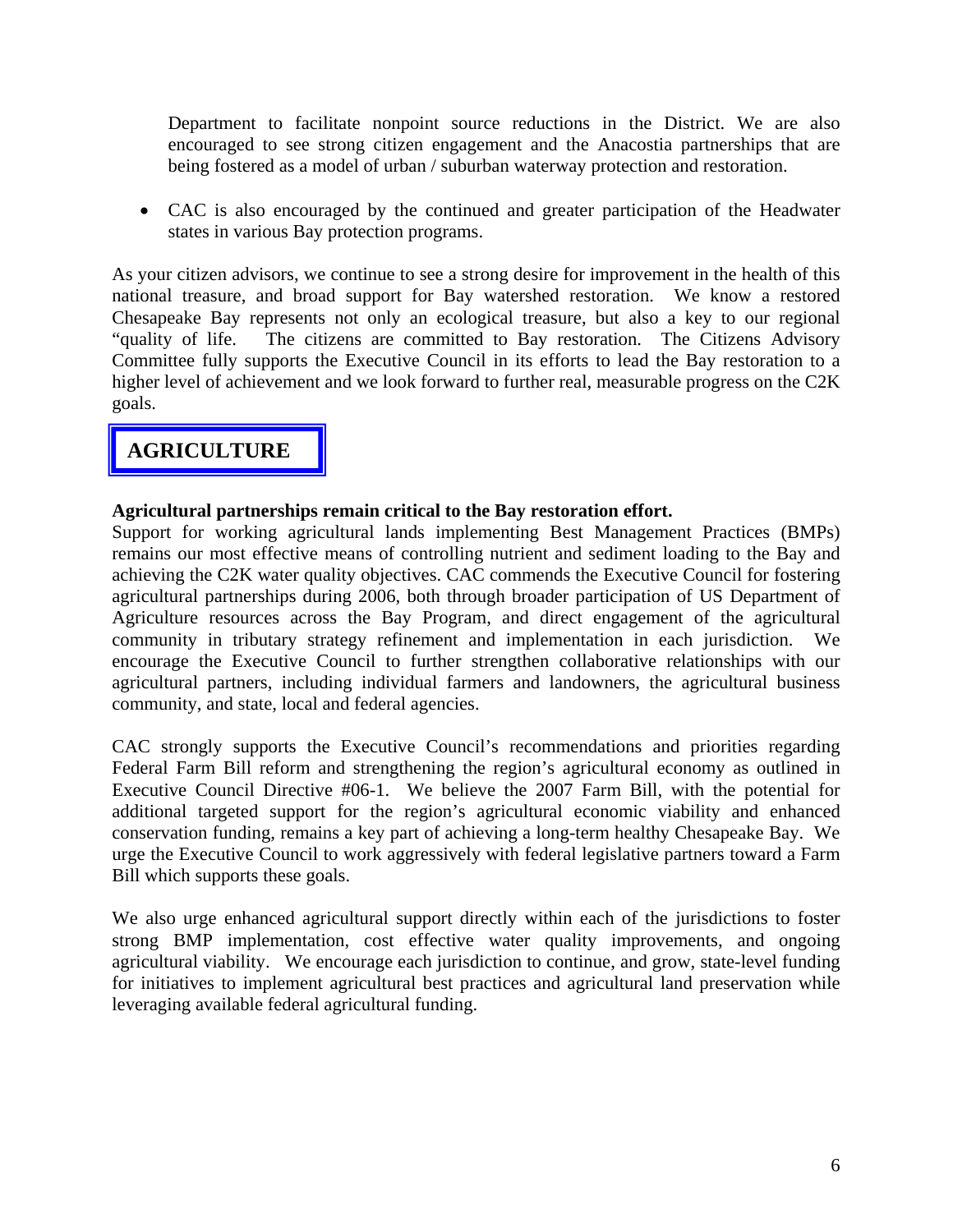## **GROWTH MANAGEMENT**

#### **Growth Management for a Healthy Bay**

Despite efforts to accommodate growth in a more sustainable manner, the pattern of growth across the Chesapeake Bay region has continued to challenge Bay restoration results. CAC believes that current growth patterns and practices, if maintained, will significantly increase the costs of Bay recovery and may negate the important steps currently being taken to improve water quality and living resources. A 100,000-plus person population growth each year is in many ways be a positive for the Bay region and its economy, and is an indication of the attractiveness of our region. However, there are downsides to stresses on water quality, habitats and living resources if we do not manage this growth effectively. Bay Program scientists have calculated that in recent years an 8% population growth resulted in a 41% increase in impervious surface. The Chesapeake Bay Program partners, including individual citizens, landowners, developers, planners, and local governments, must identify and implement ways address the challenges associated with an above national average population growth and a stressed estuarine ecosystem. **We look to the Executive Council to make growth management a priority.** 

CAC encourages the Executive Council to provide planning authorities with additional tools and resources to improve growth patterns for Bay protection. Responsible growth supports a viable agricultural community, preserves forests (the best land use for controlling nutrients and sediment) and helps limit water quality impacts from urban/suburban land uses. CAC offers the following specific recommendations to help address sound growth management in the Bay watershed:

#### • **Agricultural Land Preservation**

As the Chesapeake Bay Commission's report, "Cost-Effective Strategies for the Bay" concludes it is far more cost effective to implement Best Management Practices (BMPs) on farms, than to retrofit urban development in the watershed. A farm with BMPs is better equipped to control nutrient and sediment runoff as compared to urban land uses. Costly urban stormwater retrofits will have limited effects if we continue to transition high conservation value farm land to improperly planned development. The jurisdictions and EPA need to provide ways to deliver technical assistance to local governments, planning commissions and staff facing the challenges of local land use decisions. **We reinforce the importance of a viable agricultural economy in aiding the conservation aspect of growth planning, and encourage the Executive Council to provide further technical assistance and support to local governments on the mechanics and available funding sources for land preservation agreements and Purchase and/or Transfer of Development Rights programs.** We strongly support the Chesapeake Executive Council's 2006 Directive #06-1 and specific actions in support for economic viability of agriculture as an element of this work.

#### • **Forest Preservation**

Forests are the most beneficial land use for protecting water quality and absorbing air pollution that eventually is deposited back into the natural water system. We urge the Bay Program to target priority forest preservation areas toward Bay restoration objectives. 78% of the forests in the watershed are owned by families or businesses. **We encourage the Executive Council to**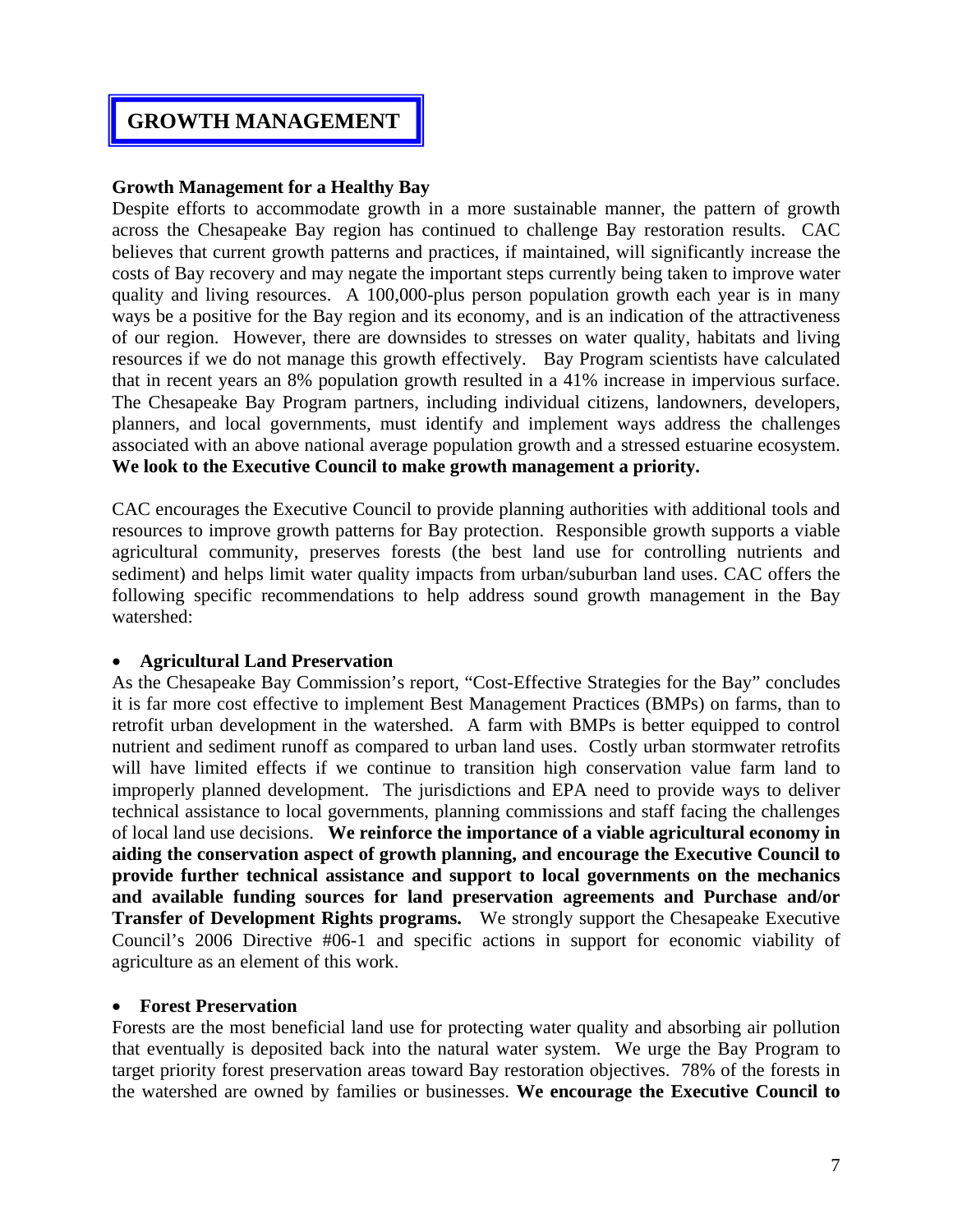**provide financial incentives to land owners to preserve forested areas and other incentives that balance the inequities of private costs and public benefit.** We applaud the Chesapeake Executive Council's 2006 Directive #06-2 with recognition of the importance of forest lands in achieving a restored Bay.

#### • **Stormwater Management**

Riparian and forest buffers are very effective in reducing nutrients loading to local streams. **We encourage the Executive Council to promote programs that drive cost effective stormwater pollution prevention, including lower impact development practices and maintenance of riparian and forest buffers as an element of the development process.** We support the continued efforts to address Combine Sewage Overflow issues and stormwater management in the most critical urban areas.

# **TRIBUTARY STRATEGIES**

#### **Tributary Strategy Priority Implementation**

We are fast approaching the 2010 deadline to meet the goals the Chesapeake Bay Executive Council, with advice from policy makers, scientists and stakeholders, agreed will lead us to a healthy watershed and Chesapeake Bay. CAC continues to view the Tributary Strategies as the most crucial element of the Bay restoration effort – without significantly improving water quality we will continue to face issue with harmful algae blooms, impaired habitat, stressed living resources and unacceptable Bay health. While we have seen positive advances in the jurisdictions' Tributary Strategies implementation plans during 2006, the plans continue to reveal significant funding gaps and slower than desired progress for water quality improvement. Bay watershed restoration competes for funding among other government responsibilities from the national level down to the local. But our commitment to the *Chesapeake 2000 Agreement* remains.

In light especially of the continued funding challenges, we encourage further use of the Chesapeake Bay Commission's "Cost- Effective Strategies for the Bay," to target Tributary Strategy spending within each jurisdiction. We believe early, measurable progress on Tributary Strategy implementation, and resulting quantifiable water quality improvement, is key to program accountability and continued public support. We must show we are good stewards of the funds we have received from the citizens of our jurisdictions and beyond, even to the extent of reducing spending on other important programs. **CAC encourages the Executive Council and Chesapeake Bay Program staff to drive strategic Tributary Strategy implementation to those areas and priorities where, significant progress can be most effectively demonstrated.** 

CAC acknowledges the Bay Program is considering a reorganization to assess how the Program can more effectively implement the C2K goals. CAC supports Bay Program reorganization if it will lead to accelerating implementation of top priority Tributary Strategies.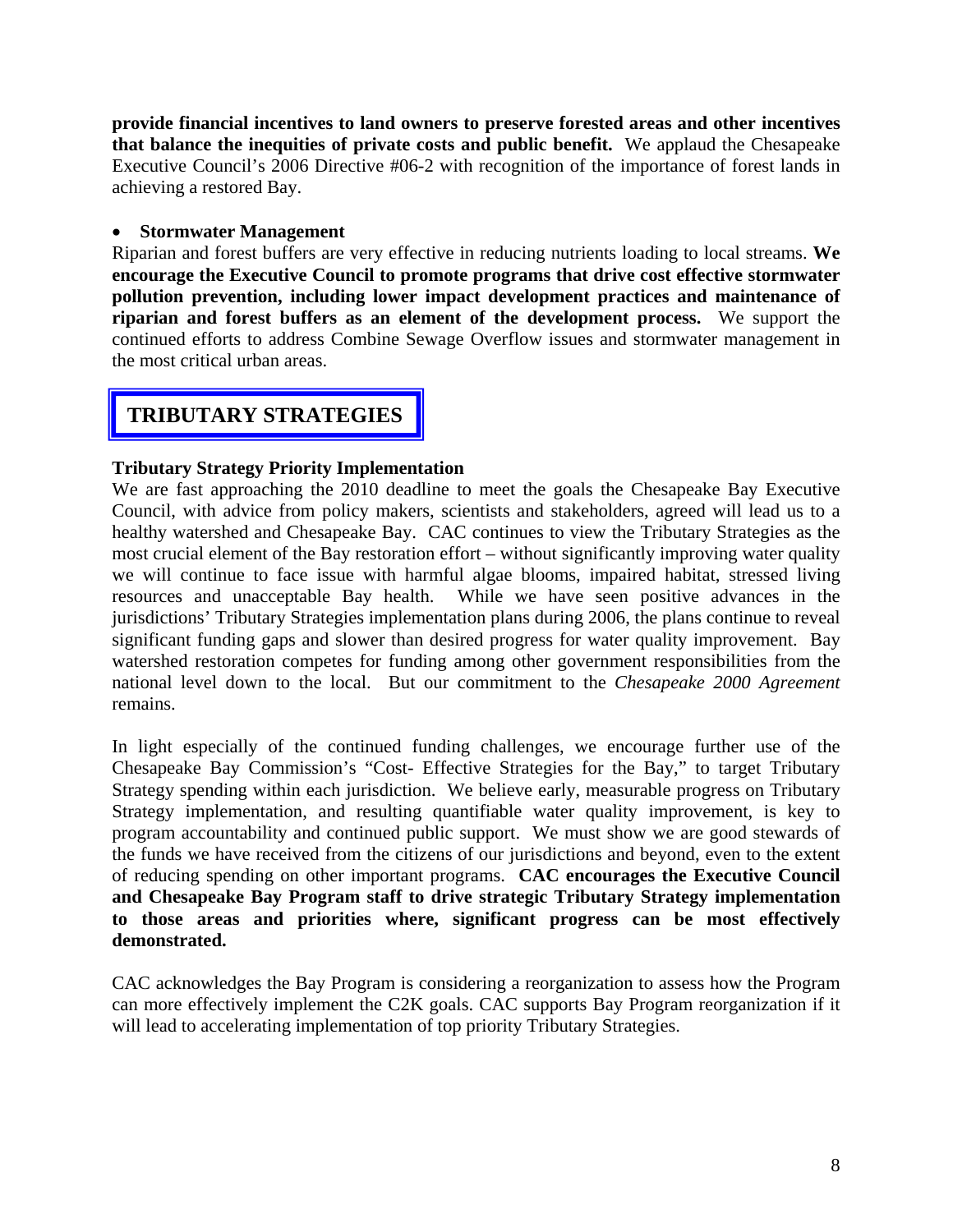# **LEADERSHIP**

#### **Executive Council leadership remains essential.**

The Chesapeake Bay Program faces growing pressures regarding funding, effectiveness, commitments, and measurable progress. As criticism of restoration spending, progress, measurement and success reporting is made, it would be easy to abandon the challenging vision, plans, and goals established for the Bay. Yet we continue to see a strong desire for improvement in the health of this national treasure, and broad support for the *Chesapeake 2000 Agreement*  goals. A restored Chesapeake Bay represents not only an ecological treasure, but also a key element in our regional "quality of life" – a clean and productive Bay is good for human health, communities, and economy. The symbols of the Chesapeake Bay watershed- the blue crab, oysters, shad, pristine streams, healthy farms and wonderful recreational opportunities contribute to the attraction of the Bay region and are integral to the cultural identification of its people. We also think it is important to acknowledge, and perhaps sell, the economic benefit of a healthy watershed, and to reinforce that it is more financially responsible to protect than to restore. We encourage you to use your leadership role to highlight the quality of life associated with a healthy Chesapeake Bay watershed, and capitalize on this to build support and accelerate Bay restoration efforts.

As we have previously communicated, CAC does not believe re-setting of Chesapeake Bay restoration goals to reflect currently available funding, is appropriate today. Recent US EPA strategic plan projections indicating significantly longer timeframes to achieve Bay restoration goals could be useful if viewed as a "call to arms", further clarifying the actions and resources needed to maintain progress toward the C2K commitments. However, we view EPA's strategic targets well beyond 2010 as unacceptable progress towards achieving the Bay watershed water quality and living resources goals.

Well-managed growth, creative financing, priority setting innovative partnerships, and implementation of on-the-ground improvements require strong political will and leadership. With the continued challenges facing the Program sustained and visible leadership from the Executive Council will be important to achieving the desired Bay restoration progress.

As a follow-up from CAC's recommendations from last year we reinforce the importance of two significant Chesapeake Bay policy issues:

# **OYSTERS**

CAC has been following oyster restoration efforts and the Federal Environmental Impact Study on potential introduction of a non-native oyster in the Chesapeake Bay environment. We are pleased the Executive Council continues to support the Scientific and Technical Advisory Committee (STAC) recommendations on the EIS process. The completion of a thorough Environmental Impact Study serves as a sound and prudent roadmap for success on this difficult policy question.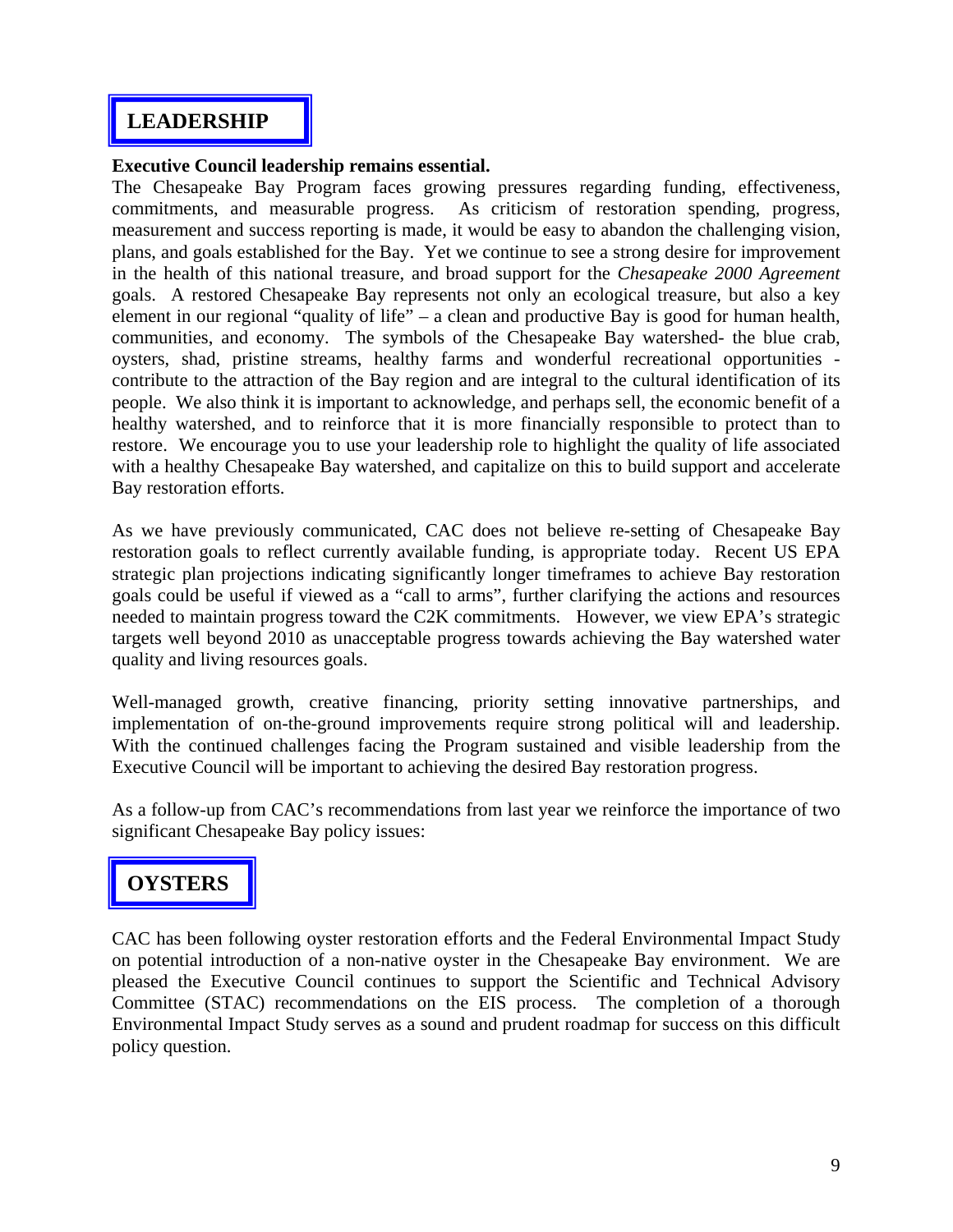# **FINANCE AUTHORITY**

CAC continues to believe a Chesapeake Bay Financing Authority, as recommended by the Blue Ribbon Finance Panel, will help leverage funding and ensure the limited funds available are directed toward the highest priority areas for Bay restoration. We are disappointed that this effort has not advanced significantly in 2006. Last year the Principals' Staff Committee directed the Bay Program to provide due diligence on a Financing Authority, and to date we have seen no indication of progress on this study. We look forward to advancement of a Chesapeake Bay Financing Authority out of the conceptual phase and into reality.

# **CONCLUSION**

We represent a diverse group of your constituents - our Committee represents business, industry, finance, farmers, educators, the building community, recreation and environmental interests. As your citizen advisors we are involved and dedicated to monitoring progress on watershed restoration and offering citizen perspective, advice and help. CAC fully supports the Executive Council in its efforts to lead the Bay restoration effort to a higher level of achievement and we look forward to real, measurable progress on the C2K goals. We offer the enclosed recommendations and our availability to brief the EC members, members of Congress or General Assembly during the course of the year. We look forward to an active and successful 2007.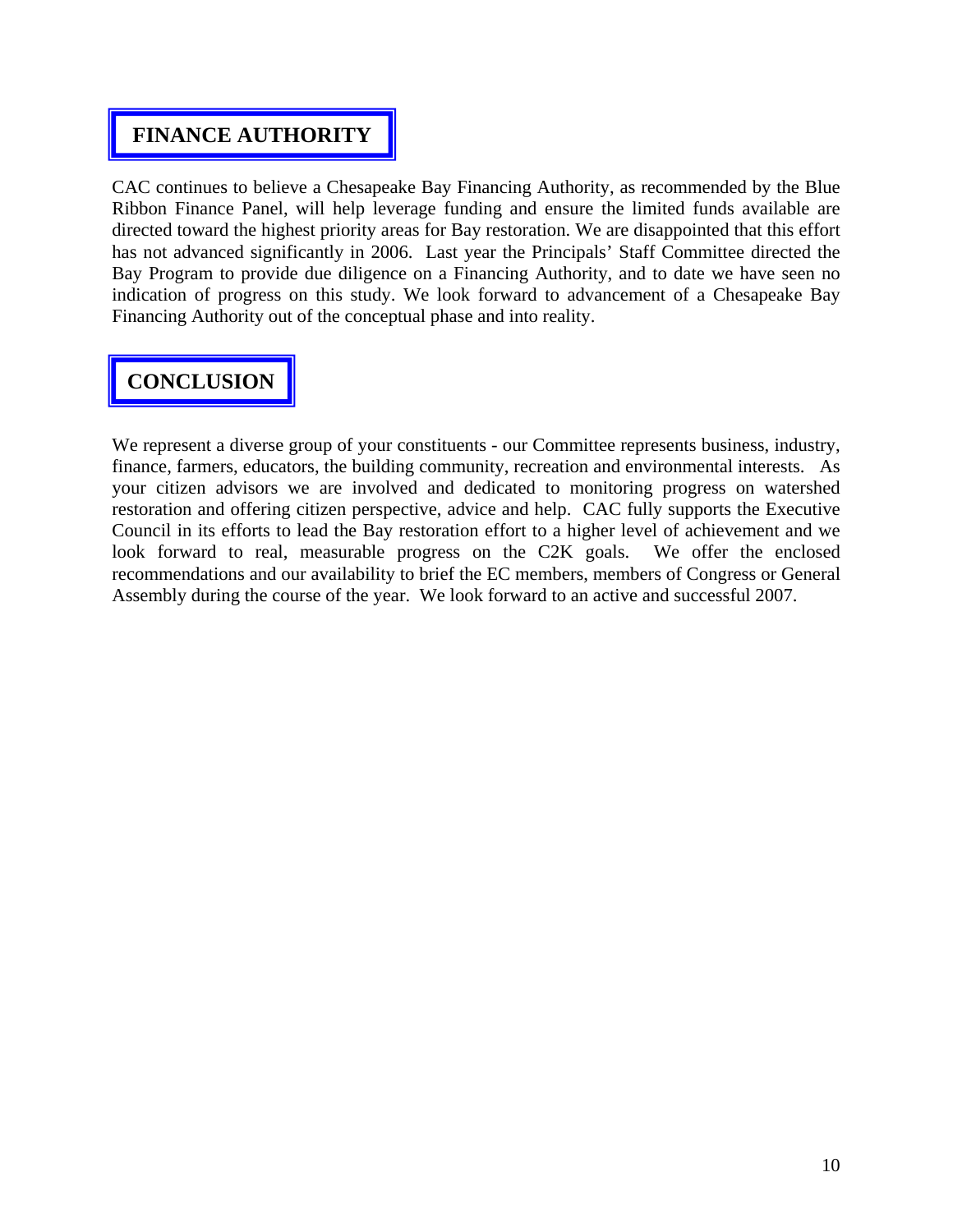# **CITIZENS ADVISORY COMMITTEE (CAC) BACKGROUND**

In November 1984 the EC announced the appointment of 25 members to a new Citizens Advisory Committee. These appointments gave substance to the commitment made by the EC at its initial meeting, in January 1984, to emphasize citizen involvement in the implementation phase of the Chesapeake Bay Program.

CAC meets quarterly throughout the Bay Watershed in each signatory jurisdiction. CAC provides assistance to the EC, Principals' Staff Committee, Implementation Committee and all Bay Program subcommittees, as needed in implementing Chesapeake Bay agreements. Members communicate with their constituencies to increase understanding of the agreements and programs to restore and protect the Bay. The membership is broad-based with representatives from agriculture, academia, business, conservation, industry, builders and civic groups.

Since 1984, CAC has provided a non-governmental perspective on the Bay cleanup effort and on how Bay Program policies affect citizens who live and work in the Chesapeake Bay Watershed. CAC is composed of 12 gubernatorial appointments from the States of Maryland, Virginia and Pennsylvania; 4 mayoral appointments from the District of Columbia; and 9 At-Large appointments made by the Board of Directors of the Alliance for the Chesapeake Bay. This ensures diversity among our membership.

CAC was actively involved in the drafting of the *Chesapeake 2000 Agreement* (C2K*).* The EC endorsed this Agreement on June 28, 2000. CAC participated throughout the drafting process, focusing on the importance of addressing land conservation. CAC has placed a similar priority on monitoring the progress towards achieving the goals within the C2K, by actively participating in the establishment of Keystone Commitments and tracking the progress of the Tributary Strategies.

In 2001, CAC invited four young, non-voting, delegates to participate in CAC. Each signatory jurisdiction is responsible for selecting a young individual to bring a new perspective on Bay issues. The Delegates contribute to CAC deliberations, as well as periodically complete a specific project of their own, focused on a Bay priority. CAC believes the Young Delegate program introduces restoration and protection of the Chesapeake to a generation that will inherit the Bay. The program has been very successful, and past Young Delegates have gone on to work in a variety of activities contributing to Bay restoration.

While the membership of CAC has evolved through the years, the message remains consistent: The Citizens of the Chesapeake Bay Watershed are concerned with the health of the Bay and insist that resources be allocated to meet the goals of the C2K.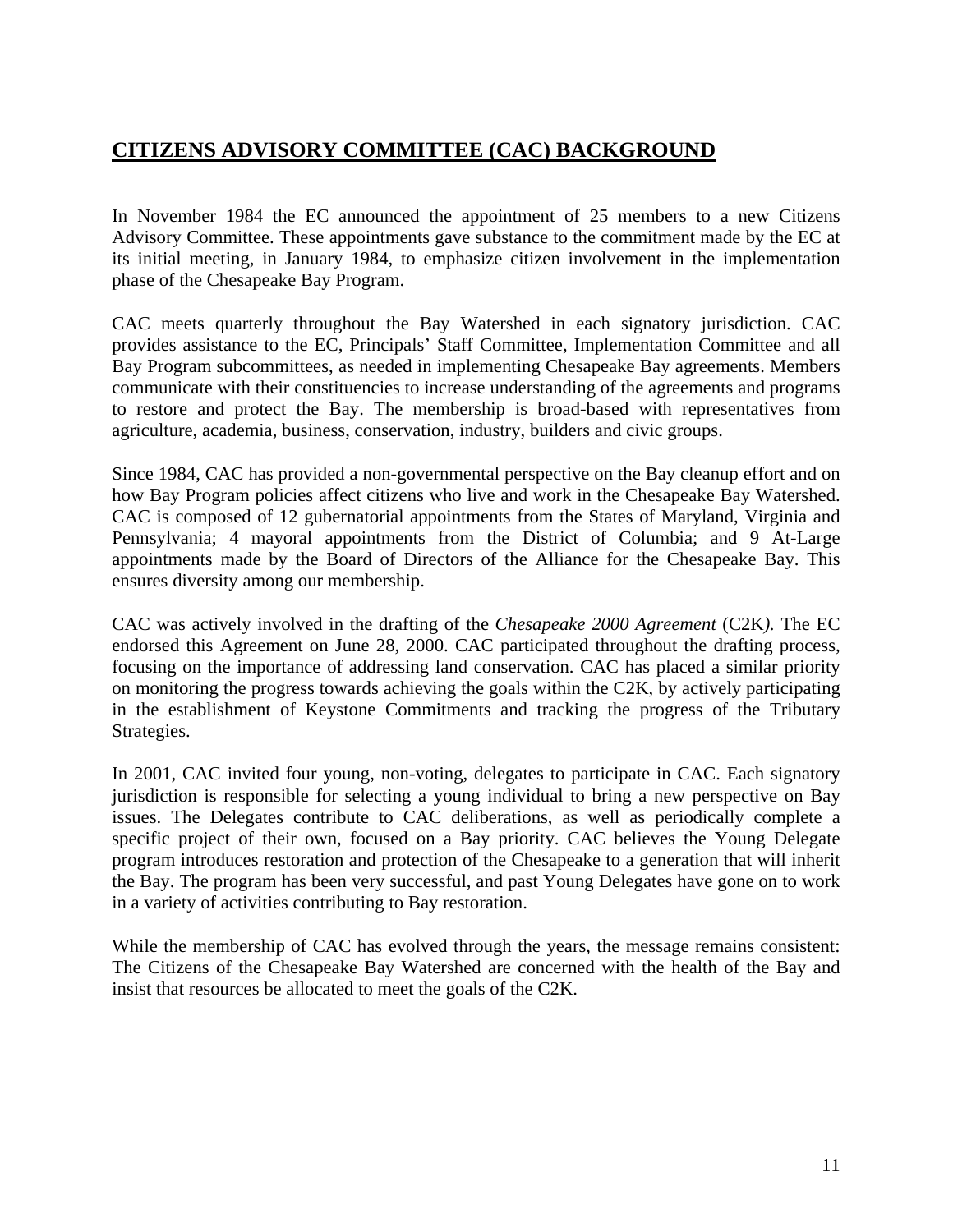# **2006 CAC MEMBERSHIP**

# **MARYLAND**

**Robert J. Etgen**: Rob is Executive Director of the Eastern Shore Land Conservancy, a regional land conservancy which has protected over 35,000 acres of Chesapeake Bay landscapes. Rob has been active in Maryland land preservation since the mid - 1980's and is currently on the Boards of Scenic Maryland and Maryland Nonprofits where he serves as Public Policy Committee Co-Chair.

**Kathleen W. Glaser**: Kathleen is a professor at St. Mary's College of Maryland.

**Verna Harrison**: Verna serves as the Executive Director of the Keith Campbell Foundation in Annapolis. She retired from the Maryland Department of Natural Resources after serving as Assistant Secretary for 20 years. Verna serves on the Executive Committee of CAC.

**Kathleen L. Maloney**: Katie is the Executive Vice President and Legislative Affairs Director for the MD State Builders Association. She currently handles policy priorities for the building industry in the legislative and regulatory agencies. She lives in Annapolis where she enjoys sailing and running. Katie serves on the Executive Committee of CAC.

**Beth McGee:** Beth is the senior water quality scientist at the Chesapeake Bay Foundation. She coordinates CBF's agricultural initiatives and provides technical expertise on water quality and contaminant issues.

**Steele Phillips**: A retired farmer from Dorchester County, Steele has been an at-large appointee since 1991. He is a Supervisor of the Dorchester Soil and Water Conservation District, and on the President's Advisory Council and a former Trustee of the Chesapeake Bay Foundation. Steele also sits on the Board of the Eastern Shore Land Conservancy and the Nanticoke Watershed Alliance Board. Steele represents CAC on the Bay Program's Nutrient Subcommittee.

**Richard Seibert**: Dick is the executive vice president and chief operating office of the Annapolis Center, a national non-profit educational organization. Dick has also served as the vice president for the Resources, Environment and Regulation Department of the National Association of Manufacturers; has worked for the State of Louisiana in the offices of Camp and Barsh. He worked in the Federal Energy Administration. Dick resides in Annapolis and is an avid sailor.

**William S. Shepard**: Bill lives in Oxford, Maryland. He was the Republican nominee for Governor of Maryland in 1990, and was a career Foreign Service Officer from 1964 to 1985. He has served as National Security Advisor to Senator Robert Dole. He writes on national security topics, and has also started a series of mystery novels. He is a graduate of Harvard Law School and a Fulbright grantee.

There is one gubernatorial Maryland Vacancy.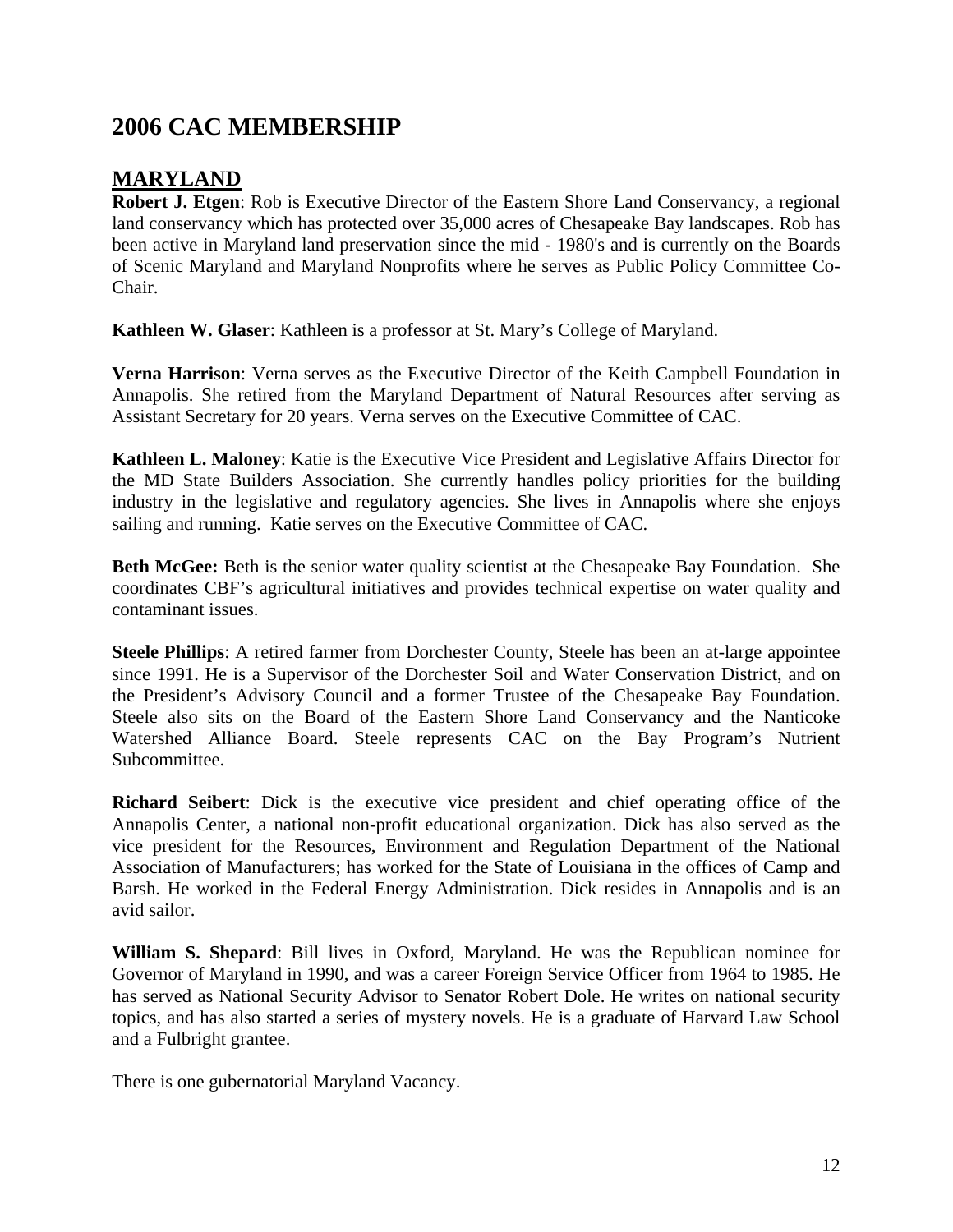#### **PENNSYLANIA**

**Bill Acho**r: An at-large appointee from Pennsylvania, Bill is the Environmental Coordinator for Wenger's Feed Mill, Inc., a family owned and operated feed mill with locations in Pennsylvania and Maryland. Wenger's serves the poultry and swine industry and was the first feed mill in the Mid-Atlantic to incorporate the use of Phytase in their animal diets. Bill is very active in nutrient and renewable energy advisory groups throughout the Bay watershed. Bill is a past recipient of the Businesses for the Bay Mentor of the Year Award, and served on the Executive Committee of CAC.In May, Bill retired from CAC to focus on his work in Pennsylvania.

**John Dawes:** John is the administrator for the Western PA Watershed Program. He served as an alternate Commissioner on Governor Ridge's 21st Century Commission on the Environment and was part of a policy team for the Heinz Endowments Environmental Program. He currently serves as President of the Board of POWR – the Pennsylvania Organization for Watersheds and Rivers. John is also an Angus breeder on his Huntingdon County farm.

**Jim Elliott**: Jim serves in an At-Large capacity. He is an attorney with Hunton and Williams in Washington, DC, specializing in environmental law. Jim lives in Pennsylvania and serves on the Bay Program's Budget Steering Committee.

**C. Victor Funk**: C. Victor Funk is a retired Chief of the Nonpoint Source Management Division of the Pennsylvania Department of Environmental Protection. The Chesapeake Bay Executive Council awarded Mr. Funk the "Unsung Hero" award in 1992 for his support to the Bay Program and for promoting cooperation between agencies.

John (Drew) Hadley, Chair: A resident of Tunkhannock, Drew is the Global Environmental Manager for the Procter and Gamble Paper Products Company. Previously, Drew was the Site Environmental Leader for the Procter and Gamble Paper Products plant in Mehoopany, Pennsylvania, and he has been active in water and air quality issues in PA for the past 20 years. Drew serves as the CAC Chair.

Patricia Levin: Dr. Levin is a Registered Nurse, Folklorist and Genealogist. Pat is currently an Adjunct Professor in American Studies at Franklin & Marshall College. An at-large appointment, she is active in planning and community issues in Lancaster County.

**Betsy Quan**t: Betsy is a family business operator, serving as Office Manager, Accountant, and Chief On-Site Assistant for Canoe Susquehanna, and Ironwood, an electrical, plumbing and heating firm.

There is currently one At-Large Pennsylvania Vacancy.

### **VIRGINIA**

**Nancy L. Alexander**: Ms. Alexander is an Assistant Vice President at SunTrust Bank, as a systems analyst, residing in Chesterfield County. She is a graduate of William & Mary with a BS in Biology. Her volunteer work with Ducks Unlimited and the Chesapeake Bay Foundation keeps her active in wetland conservation.